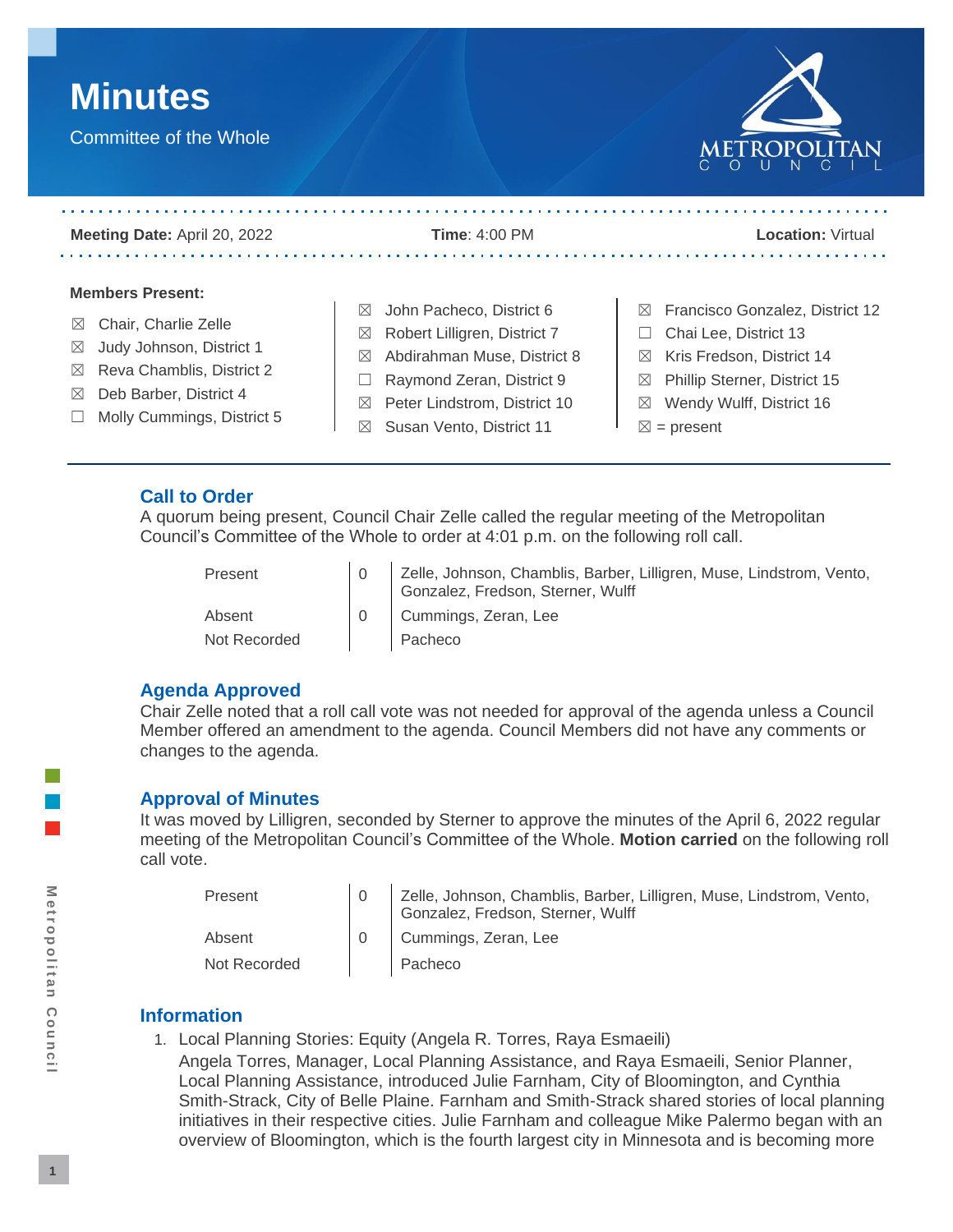diverse as the same rate as the rest of the Metro area. Farnham and Palermo shared maps illustrating this change in diversity among residents. Bloomington has several regional transit connections, including the Orange Line BRT, Red Line BRT, and Blue Line LRT. Bloomington has regional and national destinations including the Minnesota Valley Wildlife Refuge, regional parks and trails and the Mall of America. Future growth potential has been recognized in the South Loop, Penn American, and Normandale districts. Bloomington City Council's strategic priorities are: community amenities, community image, environmental sustainability, focused renewal, high quality service delivery, and inclusion and equity. Efforts around equity include Government Alliance on Race and Equity (GARE) participation, an established racial equity vision statement, ongoing staff Diversity, Equity, and Inclusion (DEI) trainings, identifying and eliminating barriers to diversify the city's workforce, the hiring of a Racial Equity Coordinator, the establishment of Racial Equity Action Teams (REATs), the development and adoption of a Racial Equity Business Plan, and participation in the "Just Deeds" Coalition. The Bloomington Community Engagement and Outreach Division was established in 2018 and is focused on internal and external outreach and engagement efforts. The approach to equity in the 2040 plan has included extensive community outreach and engagement.

Cynthia Smith-Strack shared information about the planning process in Belle Plaine, which is referred to as "Destination Belle Plaine 2040." Belle Plaine is a rural growth center midway between Minneapolis and Mankato and operates its own wastewater treatment plant and water distribution system. Belle Plaine has very few regional builders and has very little commercial and industrial growth as it is a small community on the edge of the region. Belle Plaine lacks private sector development partners which is the driving force of the comprehensive plan update. Destination Belle Plaine 2040 is a locally led, intentional and conversation-based process. It includes an examination of the comprehensive (comp) plan structure, cohesive elected leaders, and the role of staff to lead, listen and connect threads. The driver of equity and all comp plan work is the goal of "a perpetually sustainable, complete, and livable City for all people, seasons, and generations." The consensus priority for the city is sustained growth. Rural community engagement includes a quarterly "meeting of the minds" with the Council, appointed officials, senior staff, and the public, community events, a quarterly mobile meeting, and awareness of vision and results. Challenges and successes included having uncomfortable discussions, balancing abstract and granular issues, a commitment to trying versus arriving, multiple manifestations, politics, and staff integrity versus advocacy.

Esmaeili asked each panelist if they have a definition of equity that they use in their plans. Farnham and Palermo responded that Bloomington does not have a specific definition, but they do have a racial equity statement in their plans. Smith-Strack shared that Belle Plaine defines equity as the fair, just, and equitable management of all institutions, fair and equitable distribution of public services, and the equitable implementation of public policy and the commitment to promote fairness, justice, and equity in the formation of public policy. Esmaeli then asked what key elements are integral to advancing equity in each community? Comments from Smith-Strack included the importance of social health in Blaine, including healthy living and health policy. Farnham shared that Bloomington has a focus on voice, access, and removal of barriers for residents, regarding policies and services. Esmaeili asked Smith-Strack to share challenges of addressing equity in a rural community. Smith-Strack shared that the largest challenge is the number of residents who do not believe that racial equity exists.

Council members had questions and comments about the adaptability of engagement in each community and hyper-local engagement, the role of the Community Outreach Coordinators in Bloomington, the importance of community engagement and ongoing conversations in rural areas, and broadband access in outer-ring communities. Council members also had comments regarding migrant workers and affordable housing options, navigating policy when